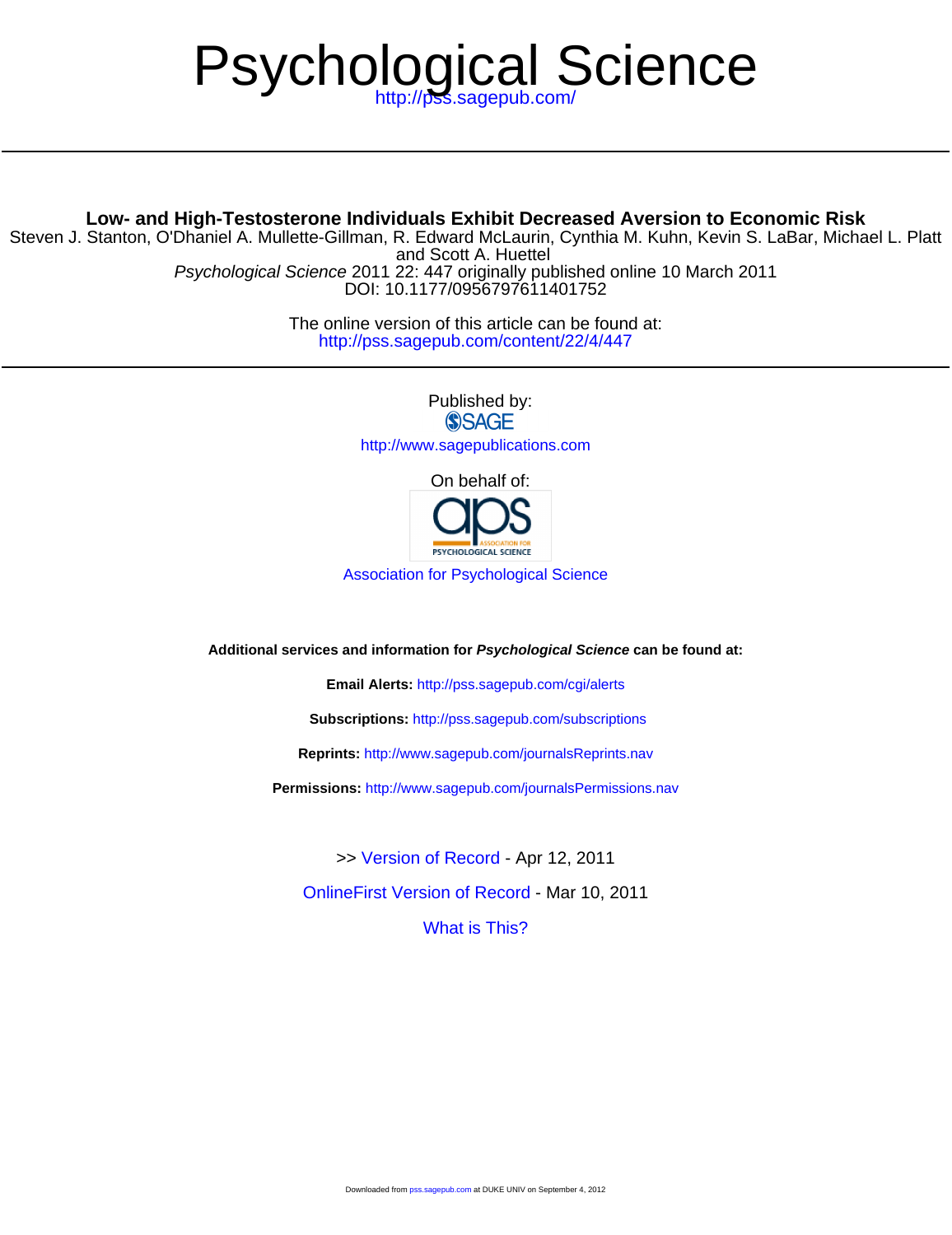

**PSYCHOLOGICAL SCIENCE** 

Psychological Science 22(4) 447–453 © The Author(s) 2011 Reprints and permission: sagepub.com/journalsPermissions.nav DOI: 10.1177/0956797611401752 http://pss.sagepub.com



Steven J. Stanton<sup>1,2,3</sup>, O'Dhaniel A. Mullette-Gillman<sup>1,2</sup>, R. Edward McLaurin<sup>1</sup>, Cynthia M. Kuhn<sup>4</sup>, Kevin S. LaBar<sup>1,3</sup>, Michael L. Platt<sup>1,2,5</sup>, and Scott A. Huettel<sup>1,2,3</sup>

<sup>1</sup>Center for Cognitive Neuroscience, <sup>2</sup>Center for Neuroeconomic Studies, <sup>3</sup>Department of Psychology and Neuroscience, <sup>4</sup>Department of Pharmacology and Cancer Biology, and <sup>5</sup>Department of Neurobiology, Duke University

#### **Abstract**

Testosterone is positively associated with risk-taking behavior in social domains (e.g., crime, physical aggression). However, the scant research linking testosterone to economic risk preferences presents inconsistent findings. We examined the relationship between endogenous testosterone and individuals' economic preferences (i.e., risk preference, ambiguity preference, and loss aversion) in a large sample (*N* = 298) of men and women. We found that endogenous testosterone levels have a significant U-shaped association with individuals' risk and ambiguity preferences, but not loss aversion. Specifically, individuals with low or high levels of testosterone (more than 1.5 *SD* from the mean for their gender) were risk and ambiguity neutral, whereas individuals with intermediate levels of testosterone were risk and ambiguity averse. This relationship was highly similar in men and women. In contrast to received wisdom regarding testosterone and risk, the present data provide the first robust evidence for a nonlinear association between economic preferences and levels of endogenous testosterone.

#### **Keywords**

testosterone, hormones, risk, ambiguity, loss aversion, neuroeconomics, behavioral economics

Received 8/25/10; Revision accepted 12/1/10

Testosterone has been positively associated with aggressive, risky behaviors in a wide range of real-world domains (Mazur & Booth, 1998). Trial lawyers, who take constant risks in the courtroom, have higher testosterone levels than non-trial lawyers (Dabbs, Alford, & Fielden, 1998). Among criminals, testosterone is positively associated with the likelihood of having committed a violent crime (Dabbs, Frady, Carr, & Besch, 1987). In a sample of more than 4,000 veterans of the U.S. Army, testosterone was positively associated with alcohol abuse, drug use, violence, illicit behavior, and sexual promiscuity (Mazur, 1995). More than 50 other studies have also shown that testosterone is positively associated with interpersonal dominance and aggression, both of which engender associated social and physical risks (Archer, 2006; Mazur & Booth, 1998; Stanton & Schultheiss, 2009). The associations of testosterone with aggressive, dominating, and risky behaviors suggest that increased levels of this hormone lead to a generalized decrease in risk aversion. However, it remains to be shown whether and how testosterone levels shape risk taking in economic contexts.

The few studies that have examined the link between testosterone levels and economic decision making have yielded inconsistent results. Notably, these studies have varied in whether testosterone was measured endogenously or manipulated exogenously, in whether and how choices involved real economic incentives, and in whether one or both genders were included in the study sample (Apicella et al., 2008; Sapienza, Zingales, & Maestripieri, 2009; van Honk et al., 2004; Zethraeus et al., 2009).

In a study reported by Apicella et al. (2008), endogenous testosterone levels in men were positively correlated with choosing to make a risky investment in a single-trial gamble. Participants could gamble any percentage of a \$250 endowment; a successful coin toss would multiply whatever was bet by 2.5, whereas failure meant loss of the bet amount. In

**Corresponding Author:**

Scott A. Huettel, Duke University, Center for Cognitive Neuroscience, B203 LSRC Building, Research Dr., Box 90999, Durham, NC 27708-0999 E-mail: scott.huettel@duke.edu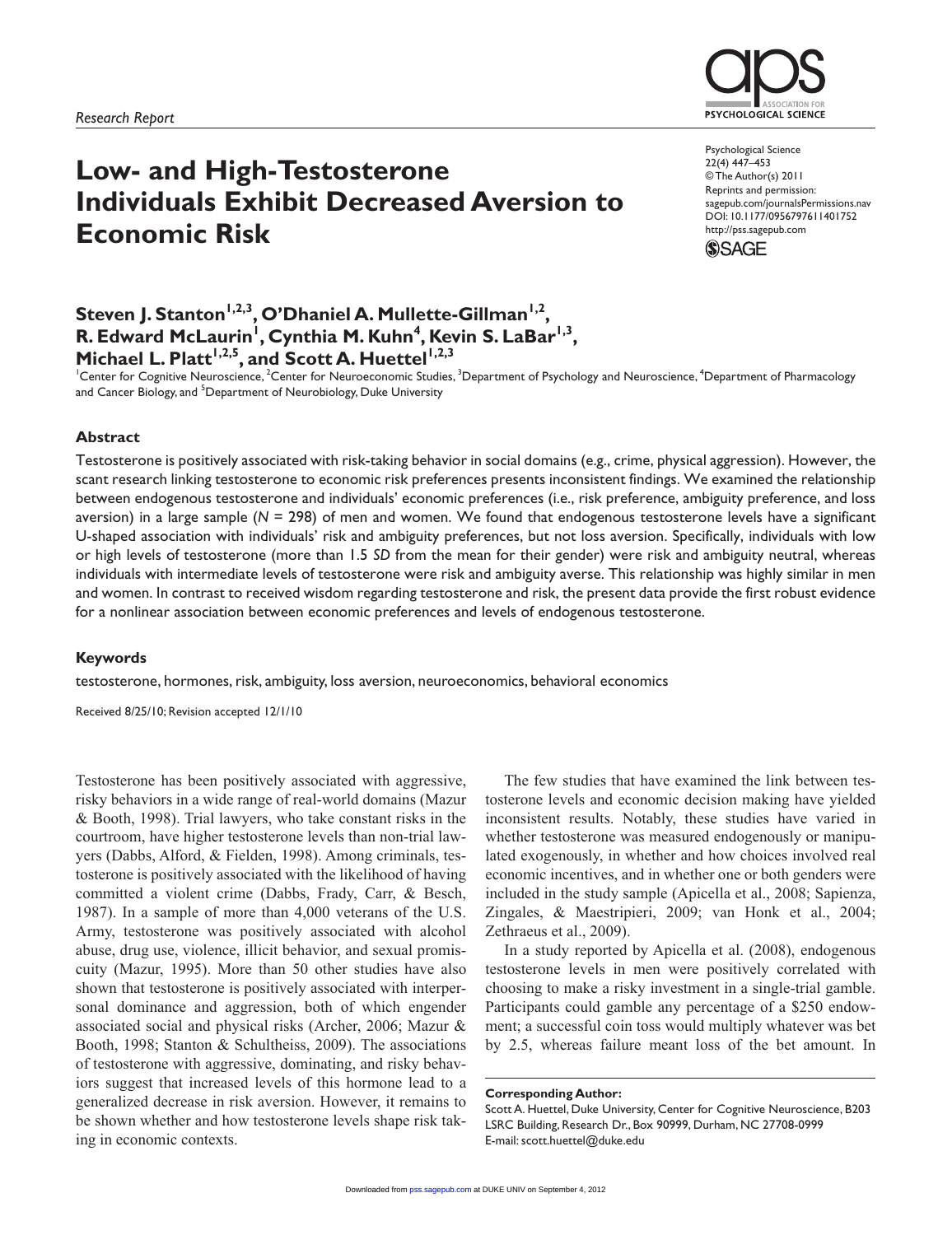contrast, Sapienza et al. (2009) used an incentive-compatible algorithm (Holt & Laury, 2002) in which subjects chose between a 50/50 gamble with \$0 and \$200 outcomes and varying guaranteed payments (\$50–\$120). In this study, endogenous testosterone levels were not associated with men's risk preferences but were negatively correlated with risk aversion in women.

Alternatively, exogenous administration allows examination of how changes in testosterone levels affect decision making. Results have been similarly inconclusive: Although van Honk et al. (2004) found that testosterone induces reduced risk aversion in a gambling task with hypothetical rewards, Zethraeus et al. (2009) failed to find an effect of testosterone administration in a task using an incentive-compatible version of Holt and Laury's (2002) algorithm. Because testosterone administration effectively pushes all participants into a supraphysiological range of testosterone concentration (Tuiten et al., 2000), it may mask underlying associations between endogenous testosterone levels and risk preferences, such as potential nonlinear effects within the normal physiological range. Thus, it remains unclear what influence, if any, testosterone levels exert on economic risk preferences.

In the study reported here, we investigated the relationship between endogenous testosterone levels and economic decision making in a large sample of men and women. We examined individual choice preferences using three canonical, incentive-compatible paradigms: risk preference, ambiguity preference, and loss aversion (Fig. 1). Our approach and sample size allowed us to address many of the challenges raised by previous work: We included both genders simultaneously, compared linear and nonlinear models, and used incentivecompatible tasks to examine economic preferences.

# **Method**

## *Participants*

Data were collected in Durham, North Carolina, from 298 participants (142 men, 156 women; age range =  $18-48$  years,  $M =$ 22.1 years, *SD* = 4.2 years). All participants provided informed consent under a protocol approved by the Duke University Medical Center Institutional Review Board.

## *Procedure*

Participants were tested between 1:00 p.m. and 5:15 p.m. During a single session, participants completed economic decision-making tasks, provided a saliva sample, and completed questionnaires unrelated to this report.

## *Economic decision-making tasks*

The *risk preference* of each subject was determined through 120 trials in which the subject selected between a certain outcome and a risky gamble (Fig. 1, top panel). Across trials, the







Loss Aversion



**Fig. 1.** Example stimuli for the risk-preference, ambiguity-preference, and loss-aversion tasks. On each trial of the risk-preference task, participants chose between a certain outcome of defined value and a gamble of known probability (e.g., \$5 for sure vs. a 50/50 chance of winning \$0 or \$13). On each trial of the ambiguity-preference task, participants chose between a certain outcome of defined value and a gamble of unknown probability (e.g., \$3 for sure vs. a gamble with potential outcomes of \$0 or \$6). In the loss-aversion task, participants started with an endowment of \$20 and then chose between accepting or declining to play a gamble of known probability (e.g., a 50/50 chance of winning \$24 or losing \$8).

values of the certain outcome were \$3, \$4, \$5, \$6, and \$7. Each certain outcome was used in 24 trials; the accompanying risky gambles were randomly selected (without replacement) from a set determined by three possible probabilities of winning (25%, 50%, and 75%) and eight ratios of the expected value of the gamble  $(EV_G)$  to the value of the certain option  $(V_{\rm C})$ . The included  $EV_{\rm G}/V_{\rm C}$  ratios were 0.5, 1.0, 1.3, 1.6, 1.9, 2.2, 2.5, and 3.0.

The *ambiguity preference* of each subject was measured in an additional 35 trials (intermixed with the risk-preference trials) in which participants selected between a certain outcome (\$3, \$4, \$5, \$6, or \$7) and a gamble with an unknown probability of winning (Fig. 1, middle panel). The expected value of the ambiguous gamble was calculated using a probability of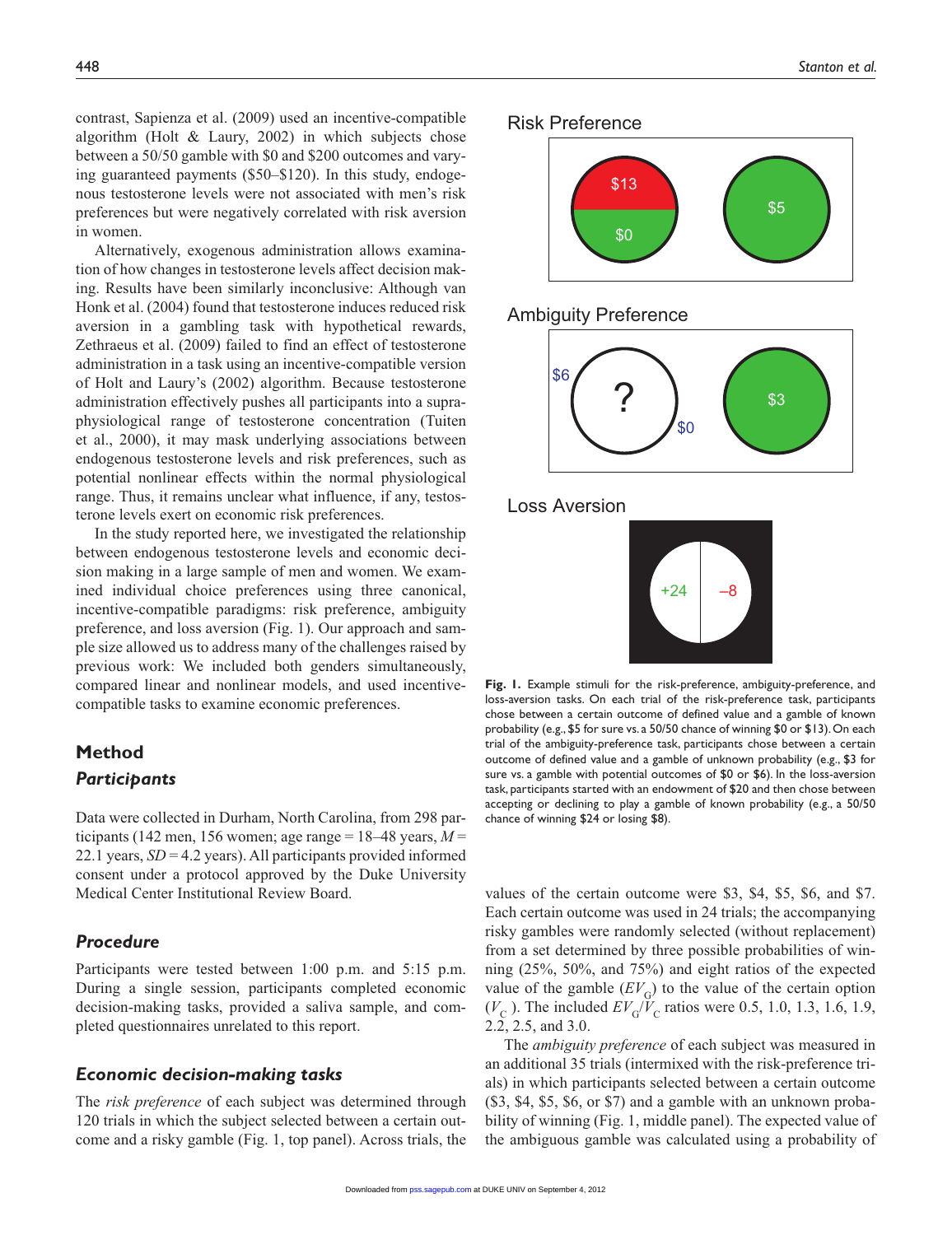.5. The included  $EV_G/V_C$  ratios were 0.5, 1.0, 2.0, 3.0, 4.0, 5.0, and 6.0 (see the Supplemental Material available online for additional details about this task).

*Loss aversion* was measured using a task based on a previous study by Tom, Fox, Trepel, and Poldrack (2007). Subjects were endowed with \$20 and then presented with 64 trials; on each trial, they were offered a gamble in which they could lose part or all of their endowment or could gain a larger amount (Fig. 1, bottom panel). Trials were constructed from the factorial combination of losses ranging from \$6 to \$20 (\$2 increments) and gains ranging from \$12 to \$40 (\$4 increments).

No feedback was provided until the end of the experimental session; this eliminated the possibility of intertrial changes in preferences based on outcomes.

## *Testosterone measurement*

Saliva samples were collected and stored using standard methods and were assessed with solid-phase Siemens Healthcare Diagnostics (Los Angeles, CA) Coat-A-Count<sup>125</sup> I radioimmunoassay for testosterone (see the Supplemental Material for details on the assay protocol; Schultheiss & Stanton, 2009). For samples of known concentration (45 pg/mL and 115 pg/mL), interassay coefficients of variation (CVs) were 14.1% and 5.2%, respectively. Analytical sensitivity, or the lower limit of detection, was 1.2 pg/mL. Saliva samples were counted in duplicate and had a mean intra-assay CV of 10.8%, a value consistent with findings of past studies (Newman, Sellers, & Josephs, 2005; Wirth & Schultheiss, 2007). Testosterone levels were not associated with time of day ( $r = .07$ ,  $p = .29$ ).

## *Data analysis*

SYSTAT 12.0 statistical software (Systat Software Inc., Chicago, IL) was used for all statistical analyses. The statistical threshold for all analyses was a *p* value of .05.

## **Results**

## *Risk and ambiguity preferences*

We estimated economic preferences for both risk and ambiguity using a psychophysical indifference-point approach. We measured the percentage of choices of the uncertain option as a function of the  $EV_G/V_C$  ratio (see Method). When plotted, choices followed monotonic, ogival curves typical of psychophysical data. We calculated participants' risk preference and ambiguity preference as the  $EV_G/V_C$  ratio at which their choice function showed indifference between the certain and uncertain options (i.e., choice of the uncertain option crossed the 50% mark). We refer to this as the indifference point; that is, a value of 1.0 would reflect risk or ambiguity neutrality, with increasing scores indicating greater aversion (see the Supplemental Material for additional information on the computation

of participants' risk and ambiguity preferences; cf. Levy, Snell, Nelson, Rustichini, & Glimcher, 2010).

The indifference-point values were transformed to risk and ambiguity premiums: the percentage of additional expected value of the gamble necessary for the subject to be indifferent between the two options. On average, participants' risk premium was  $46\%$  (*SEM* =  $4\%$ ), and their ambiguity premium was 160% (*SEM* = 9%; see Fig. S1 in the Supplemental Material). Thus, participants were indifferent between the two options when the gamble had an expected value 46% greater than the certain payment on risk-aversion trials and 160% greater than the certain payment on ambiguity-aversion trials. Participants were significantly more ambiguity averse than risk averse,  $t(209) = -15.69$ ,  $p < .001$ . Risk aversion was significantly correlated with ambiguity aversion  $(r = .42, p < .001)$ .

## *Gender effects on risk and ambiguity preferences and on testosterone levels*

Women were significantly more risk averse than men,  $t(271) =$ −2.35, *p* = .02 (risk premium for men: *M* = 38%, *SEM* = 5%; risk premium for women:  $M = 54\%$ , *SEM* = 5%) and also more ambiguity averse than men,  $t(214) = -2.92$ ,  $p = .004$  (ambiguity premium for men: *M* = 135%, *SEM* = 11%; ambiguity premium for women:  $M = 183\%$ , *SEM* = 12%).

Mean salivary testosterone concentrations were 86.5 pg/mL (*SD* = 26.0) for men and 14.2 pg/mL (*SD* = 7.0) for women; the effect of gender was significant,  $t(283) = 32.3$ ,  $p < .001$ . Because of this gender difference, we used *z* scores for testosterone levels (i.e., each individual's testosterone level relative to the distribution for his or her gender) in all subsequent analyses (Mehta, Jones, & Josephs, 2008).

## *Effects of testosterone on risk and ambiguity preferences*

To examine the effects of endogenous testosterone on risk and ambiguity preferences, we used regression models to which we progressively added a priori independent variables. Model 1 included only testosterone as a linear predictor variable, Model 2 added testosterone as a quadratic predictor, and Model 3 added gender. Risk and ambiguity preferences were analyzed in separate models.

Neither risk preference nor ambiguity preference had a significant linear relationship with testosterone (Model 1; Tables 1 and 2). In the next step (Model 2), we found highly significant U-shaped relationships between endogenous testosterone level and risk and ambiguity preferences (Fig. 2, Tables 1 and 2): Whereas individuals with intermediate levels of testosterone were risk and ambiguity averse, as is typically found, individuals with high or low levels of testosterone (i.e., individuals with testosterone levels more than 1.5 *SD*s above or below the mean within their gender) were risk and ambiguity neutral (see the Supplemental Material for additional analyses using other regression models and covariates).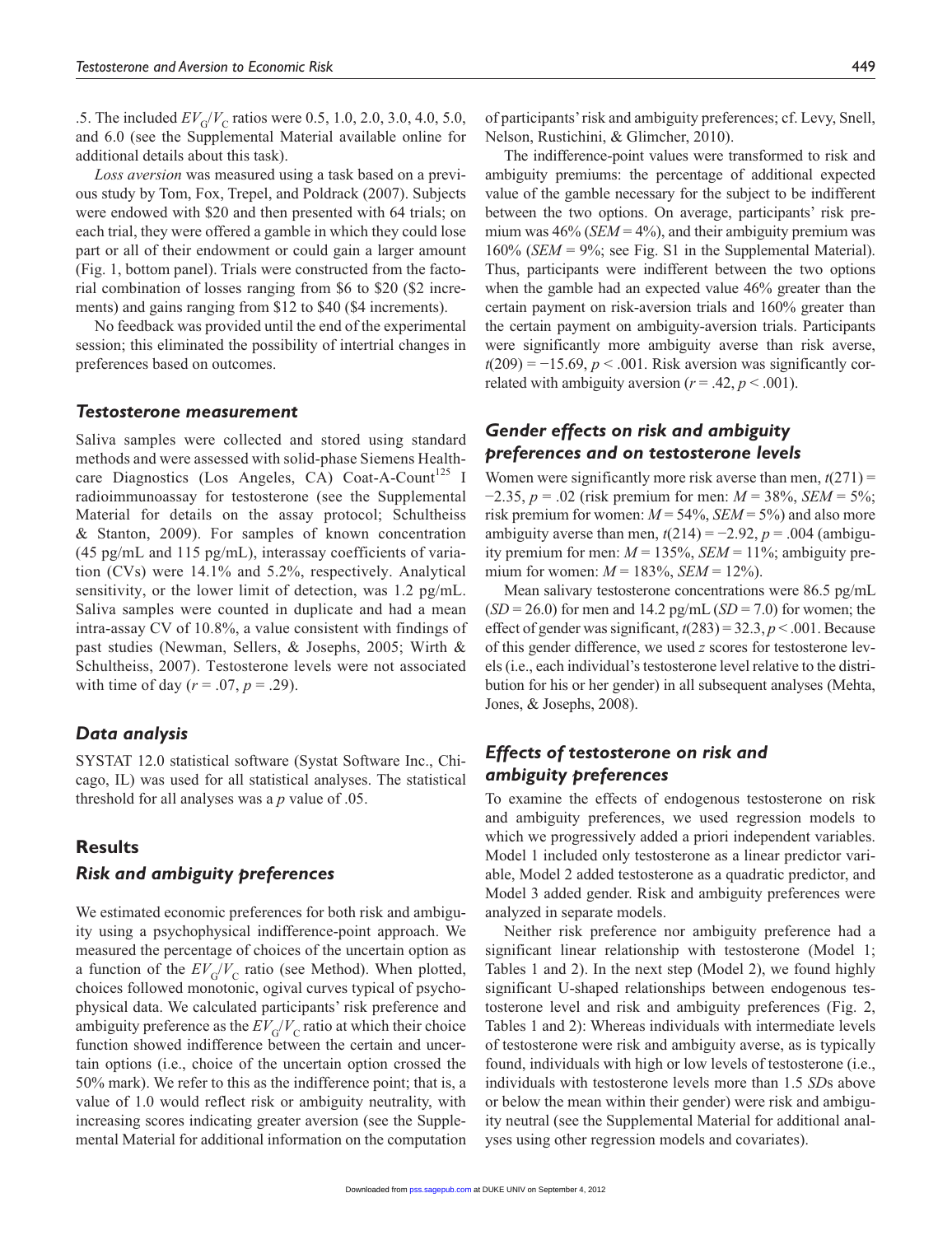| Model   | Predictor                |                             |           |                              |
|---------|--------------------------|-----------------------------|-----------|------------------------------|
|         | Testosterone<br>(linear) | Testosterone<br>(quadratic) | Gender    | Regression statistics        |
| Model I | $-0.05$ (.44)            |                             |           | $F(1, 256) = 0.59, p = .44$  |
| Model 2 | $-0.02$ (.74)            | $-0.19(0.002)$              |           | $F(2, 255) = 5.00, p = .002$ |
| Model 3 | $-0.01$ (.84)            | $-0.18$ (.003)              | 0.15(.02) | $F(3, 254) = 5.35, p = .001$ |

**Table 1.** Regression Models Examining the Linear and Nonlinear Relationships Between Testosterone and Risk Preference

Note: The table reports standardized beta coefficients, with the corresponding *p* values in parentheses. Gender was dummy-coded (male =  $0$ , female =  $1$ ).

**Table 2.** Regression Models Examining the Linear and Nonlinear Relationships Between Testosterone and Ambiguity Preference

|         | Predictor                |                             |                 |                              |
|---------|--------------------------|-----------------------------|-----------------|------------------------------|
| Model   | Testosterone<br>(linear) | Testosterone<br>(quadratic) | Gender          | Regression statistics        |
| Model I | $-0.03$ (.64)            |                             |                 | $F(1, 202) = 0.22, p = .64$  |
| Model 2 | $0.01$ (.94)             | $-0.16(0.03)$               |                 | $F(2, 201) = 2.68, p = .07$  |
| Model 3 | $0.01$ (.85)             | $-0.15$ (.03)               | $0.20$ $(.004)$ | $F(3, 200) = 4.69, p = .003$ |

Note: The table reports standardized beta coefficients, with the corresponding *p* values in parentheses. Gender was dummy-coded (male =  $0$ , female =  $1$ ).

When gender was included as an additional factor (Model 3), the quadratic effect of testosterone on risk preference and on ambiguity preference was still significant, as was the effect of gender itself (Tables 1 and 2). When we separated the analyses by gender, the quadratic relationship between testosterone and risk preference was similar for women ( $\beta = -0.17, p = .05$ ) and men ( $\beta$  = -0.21,  $p$  = .02). Although the quadratic relationship between testosterone and ambiguity preference was not significant in each gender independently, the beta coefficients for men (β = −0.15, *p* = .12) and women (β = −0.13, *p* = .22) were of similar magnitude to the coefficient for the whole sample.

#### *Effects of testosterone on loss aversion*

We also examined the relation between testosterone and loss aversion, the relative weighting of possible economic losses and gains (Tversky & Kahneman, 1992). We calculated loss aversion (λ) for each individual participant as follows: the unstandardized logistic regression coefficient for loss divided by the unstandardized regression coefficient for gain (Tom et al., 2007). Men and women did not differ in their loss aversion,  $t(269) = 1.3$ ,  $p = .2$  (men: median  $\lambda = 1.9$ , 25th–75th percentile = 1.4–3.1; women: median  $\lambda$  = 1.9, 25th–75th percentile =  $1.4-4.0$ ).

Testosterone had no linear association with loss aversion  $(r = -0.03, p = 0.62)$  and no quadratic association with loss aversion, both when testosterone was the only predictor ( $\beta = 0.07$ , *p* = .30) and when gender was added to the regression model  $(\beta = 0.06, p = .36).$ 

#### **Discussion**

Despite the common view that high testosterone levels lead to risky decisions across numerous domains, we found that testosterone has a quadratic relationship with economic risk preferences: Individuals with low and high levels of testosterone (within their gender) were risk and ambiguity neutral, whereas individuals with intermediate levels of testosterone were risk and ambiguity averse. Moreover, our study provides the first data documenting the effects of testosterone on ambiguity preferences. The parallel U-shaped effects for risk and ambiguity suggest that testosterone levels are associated with preferences for economic uncertainty, regardless of whether probability is known (risk) or unknown (ambiguity). Even though women and men differed both in their risk and ambiguity premiums and in their testosterone levels, testosterone levels had similar effects on risk premiums and on ambiguity premiums within each gender independently. Notably, the within-gender differences in risk and ambiguity premiums between individuals with intermediate testosterone levels (< 0.5 *SD* from the mean) and those with extreme levels of testosterone (> 1.5 *SD* from the mean) were approximately twice as large as the between-gender difference in risk and ambiguity premiums.

Note that there were no linear effects of testosterone. In contrast, Apicella et al. (2008) found that endogenous testosterone was positively associated with risk taking in men, and Sapienza et al. (2009) found that endogenous testosterone was negatively associated with risk aversion in women, but not in men. Differences between our study and past studies could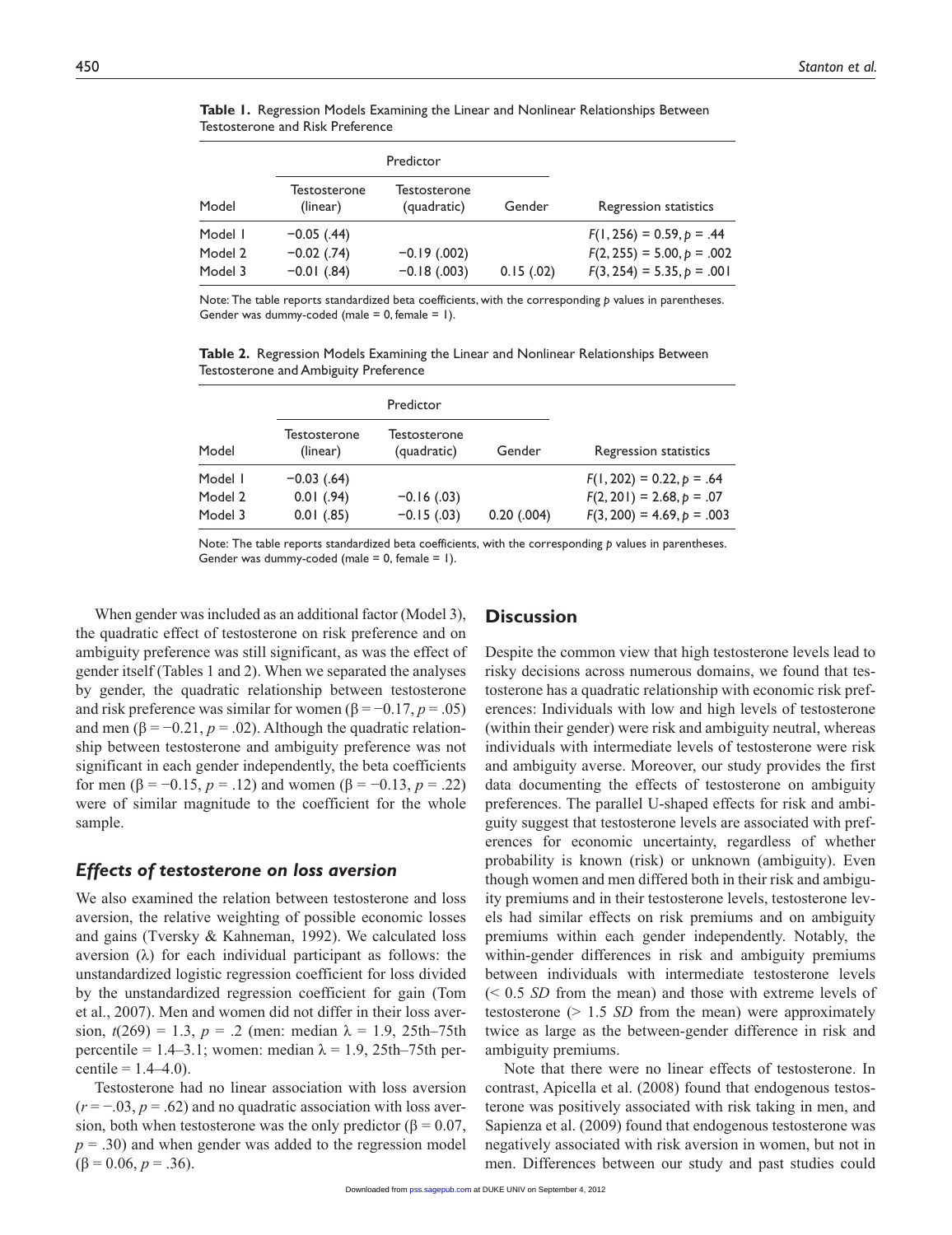

**Fig. 2.** Risk and ambiguity premiums as a function of testosterone level. Endogenous testosterone levels were standardized within each sex independently. The top row shows results for (a) risk and (b) ambiguity for the sample overall; error bars represent standard errors. The scatter plots in the bottom row show the relationship between endogenous testosterone levels and (c) risk and (d) ambiguity premiums for individual male and female participants; the curves are quadratic-fit regression lines.

contribute to the inconsistency in the findings. For example, Apicella et al. used a single-trial task that had limited incentive compatibility (only a single, randomly picked subject out of the entire sample population would be paid). Sapienza et al. recruited a sample of graduate business-school students who were trained at risk calculation and whose risk preferences may not be representative of the greater population. Yet, given the current results, it is notable that Sapienza et al. suggested that testosterone could have nonlinear effects even though they did not test for specific nonlinear effects in their data. The nonlinear relation we found may also account for reported effects of testosterone administration (van Honk et al., 2004), in that supraphysiological testosterone levels would move most participants from risk averse to risk neutral in their preferences, overshadowing the underlying U-shaped association that exists within the normal physiological range (van Honk et al., 2004; Zethraeus et al., 2009).

Our finding that high levels of testosterone are related to risk-seeking economic choices is consistent with the literature on the relationship between testosterone and risk in other domains (Mazur & Booth, 1998). More striking is the finding that individuals with low testosterone levels are also more risk seeking than are those with intermediate levels. From a neurobiological perspective, the U-shaped association could arise through several mechanisms. One possible contributor is suggested by studies showing that androgen receptor density can vary with testosterone levels (Doumit, Cook, & Merkel, 1996). Androgens bind not only to androgen receptors but also to neurotransmitter receptors (e.g., the GABA-A receptor) that have been associated with decision preferences in humans (Lane & Gowin, 2009). Depending on the brain region, androgens can either amplify or diminish the effects of GABA (Jorge-Rivera, McIntyre, & Henderson, 2000, 2007; Masonis & McCarthy, 1996), and this could contribute to GABA-mediated, curvilinear associations between testosterone and behavior. Curvilinear associations with testosterone may reflect biological optimization, which has been previously reported for testosterone in both cognitive domains (e.g., spatial cognitive abilities; Moffat &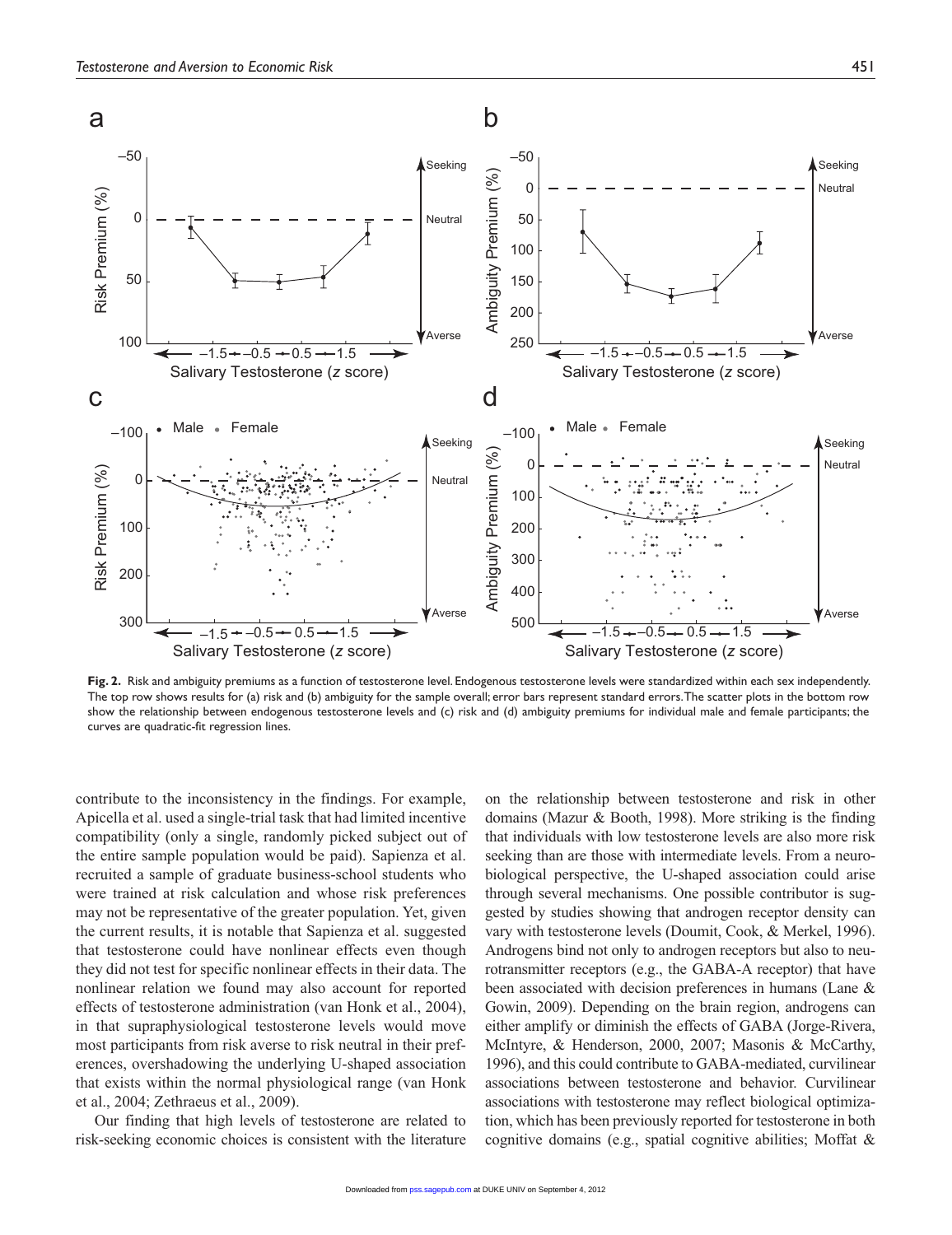Hampson, 1996) and physiological domains (e.g., cardiovascular health; Laughlin, Goodell, & Barrett-Connor, 2010). Because the extent to which specific economic risk preferences are optimal is likely to vary across contexts (e.g., risk seeking may become adaptive when resources are scarce), the greater variability in preferences among individuals with intermediate levels of testosterone (see Figs. 2c and 2d) could itself reflect that adaptive flexibility.

Beyond the administration of testosterone, a variety of realworld events are known to change testosterone levels; consequently, such events could drive transient changes in risk preferences. For instance, winning or losing a sports match as an athlete (Booth, Shelley, Mazur, Tharp, & Kittok, 1989) or a political election as a voter (Stanton, Beehner, Saini, Kuhn, & LaBar, 2009) can change one's testosterone levels, as can watching a dramatic action movie (Schultheiss, Wirth, & Stanton, 2004). Studying the effects of transient changes in testosterone that accompany such events would facilitate a broader understanding of the effects of testosterone on realworld economic decisions.

#### **Acknowledgments**

We thank Rosie Phillips and Anna Beck for assistance in testing participants.

#### **Declaration of Conflicting Interests**

The authors declared that they had no conflicts of interest with respect to their authorship or the publication of this article.

#### **Funding**

This research was supported by a Duke Institute for Brain Sciences Incubator Award (to S.A.H. and M.L.P.), by National Institute of Mental Health Grant RC1-088680 (to S.A.H.), and by the McClelland Postdoctoral Fellowship from the Hay Group (to S.J.S.).

#### **Supplemental Material**

Additional supporting information may be found at http://pss.sagepub .com/content/by/supplemental-data

#### **References**

- Apicella, C.L., Dreber, A., Campbell, B., Gray, P.B., Hoffman, M., & Little, A.C. (2008). Testosterone and financial risk preferences. *Evolution and Human Behavior*, *29*, 384–390.
- Archer, J. (2006). Testosterone and human aggression: An evaluation of the challenge hypothesis. *Neuroscience & Biobehavioral Reviews*, *30*, 319–345.
- Booth, A., Shelley, G., Mazur, A., Tharp, G., & Kittok, R. (1989). Testosterone, and winning and losing in human competition. *Hormones and Behavior*, *23*, 556–571.
- Dabbs, J.M., Jr., Alford, E.C., & Fielden, J.A. (1998). Trial lawyers and testosterone: Blue-collar talent in a white-collar world. *Journal of Applied Social Psychology*, *28*, 84–94.
- Dabbs, J.M., Jr., Frady, R.L., Carr, T.S., & Besch, N.F. (1987). Saliva testosterone and criminal violence in young adult prison inmates. *Psychosomatic Medicine*, *49*, 174–182.
- Doumit, M.E., Cook, D.R., & Merkel, R.A. (1996). Testosterone up-regulates androgen receptors and decreases differentiation of porcine myogenic satellite cells in vitro. *Endocrinology*, *137*, 1385–1394.
- Holt, C.A., & Laury, S.K. (2002). Risk aversion and incentive effects. *The American Economic Review*, *92*, 1644–1655.
- Jorge-Rivera, J.C., McIntyre, K.L., & Henderson, L.P. (2000). Anabolic steroids induce region- and subunit-specific rapid modulation of GABA(A) receptor-mediated currents in the rat forebrain. *Journal of Neurophysiology*, *83*, 3299–3309.
- Jorge-Rivera, J.C., McIntyre, K.L., & Henderson, L.P. (2007). Retraction. *Journal of Neurophysiology*, *98*, 1841.
- Lane, S.D., & Gowin, J.L. (2009). GABAergic modulation of human social interaction in a prisoner's dilemma model by acute administration of alprazolam. *Behavioural Pharmacology*, *20*, 657–661.
- Laughlin, G.A., Goodell, V., & Barrett-Connor, E. (2010). Extremes of endogenous testosterone are associated with increased risk of incident coronary events in older women. *Journal of Clinical Endocrinology & Metabolism*, *95*, 740–747.
- Levy, I., Snell, J., Nelson, A.J., Rustichini, A., & Glimcher, P.W. (2010). Neural representation of subjective value under risk and ambiguity. *Journal of Neurophysiology*, *103*, 1036–1047.
- Masonis, A.E.T., & McCarthy, M.P. (1996). Effects of the androgenic/anabolic steroid stanozolol on GABA(A) receptor function: GABA-stimulated Cl-36(-) influx and [S-35] TBPS binding. *Journal of Pharmacology and Experimental Therapeutics*, *279*, 186–193.
- Mazur, A. (1995). Biosocial models of deviant behavior among male army veterans. *Biological Psychology*, *41*, 271–293.
- Mazur, A., & Booth, A. (1998). Testosterone and dominance in men [Target article and discussion]. *Behavioral and Brain Sciences*, *21*, 353–397.
- Mehta, P.H., Jones, A.C., & Josephs, R.A. (2008). The social endocrinology of dominance: Basal testosterone predicts cortisol changes and behavior following victory and defeat. *Journal of Personality and Social Psychology*, *94*, 1078–1093.
- Moffat, S.D., & Hampson, E. (1996). A curvilinear relationship between testosterone and spatial cognition in humans: Possible influence of hand preference. *Psychoneuroendocrinology*, *21*, 323–337.
- Newman, M.L., Sellers, J.G., & Josephs, R.A. (2005). Testosterone, cognition, and social status. *Hormones and Behavior*, *47*, 205–211.
- Sapienza, P., Zingales, L., & Maestripieri, D. (2009). Gender differences in financial risk aversion and career choices are affected by testosterone. *Proceedings of the National Academy of Sciences, USA*, *106*, 15268–15273.
- Schultheiss, O.C., & Stanton, S.J. (2009). Assessment of salivary hormones. In E. Harmon-Jones & J.S. Beer (Eds.), *Methods in social neuroscience* (pp. 17–44). New York, NY: Guilford Press.
- Schultheiss, O.C., Wirth, M.M., & Stanton, S.J. (2004). Effects of affiliation and power motivation arousal on salivary progesterone and testosterone. *Hormones and Behavior*, *46*, 592–599.
- Stanton, S.J., Beehner, J.C., Saini, E.K., Kuhn, C.M., & LaBar, K.S. (2009). Dominance, politics, and physiology: Voters' testosterone